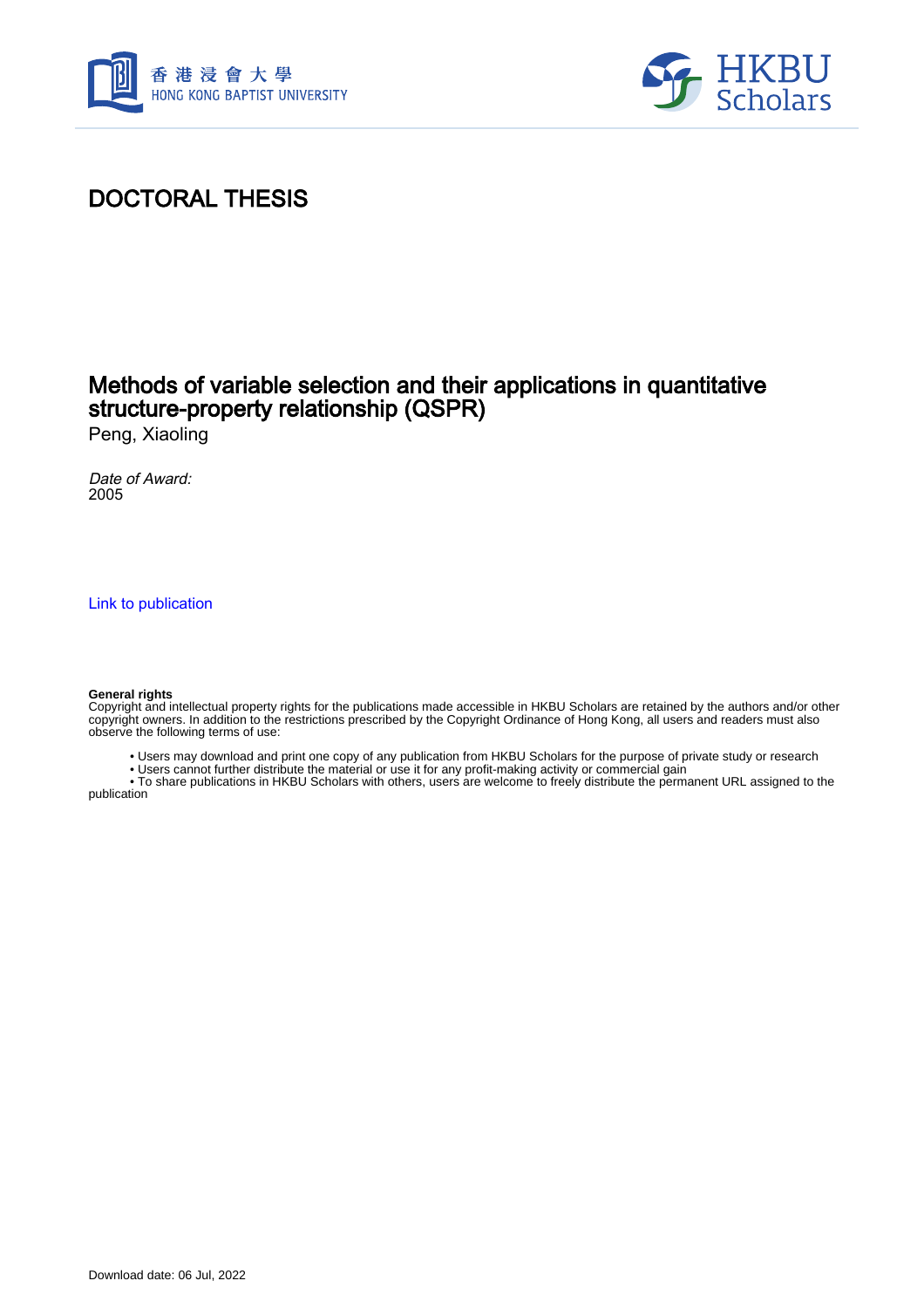## Methods of Variable Selection and Their Applications in Quantitative Structure - Property Relationship (QSPR)

PENG Xiaoling

A thesis submitted in partial fulfillment of the requirements for the degree of Doctor of Philosophy

Principal Supervisor: Prof. FANG Kai-Tai

Hong Kong Baptist University

April 2005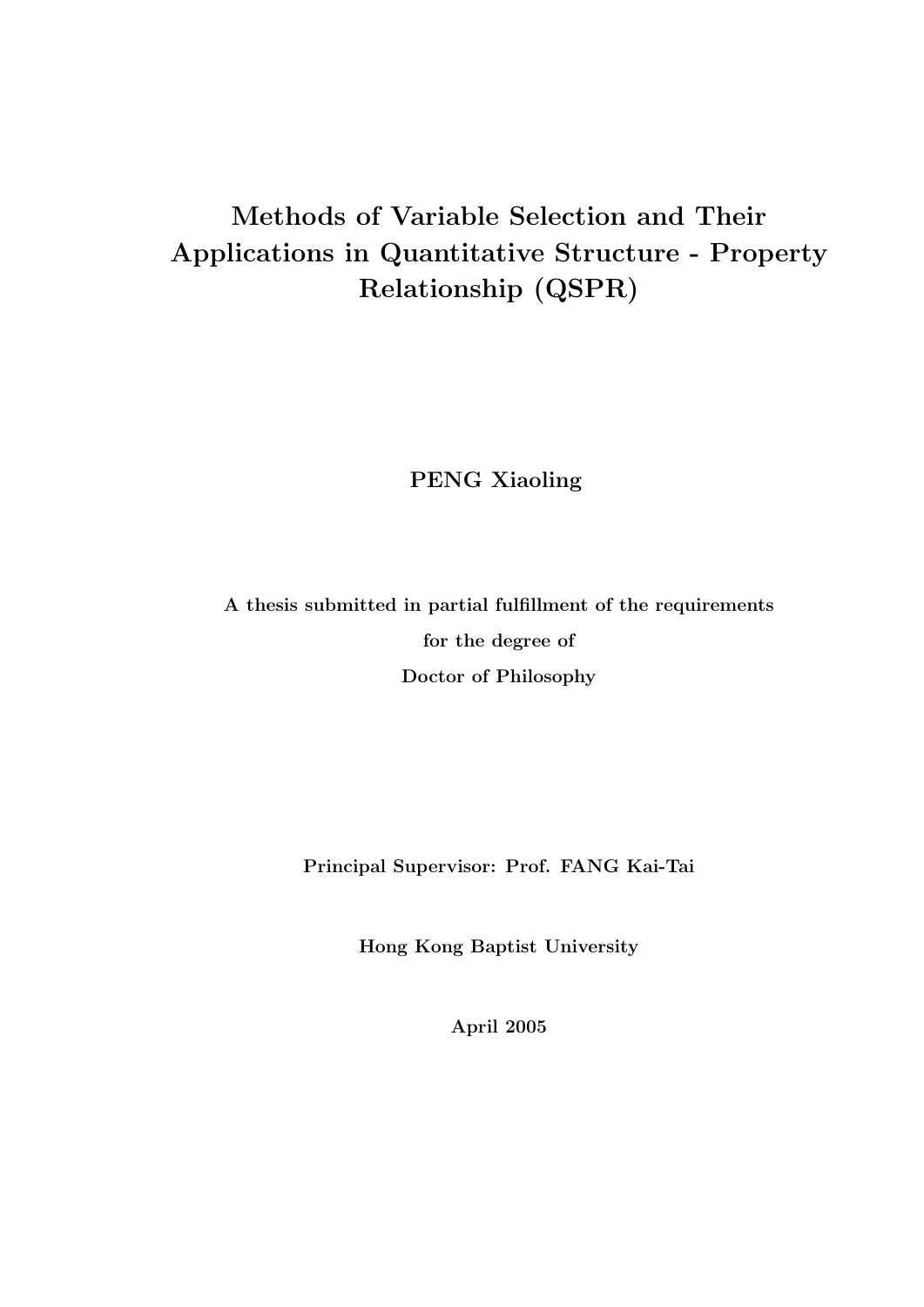# Abstract

Quantitative structure-activity/property relationships (QSAR/QSPR) has become an important branch of modern chemistry in past decades. A fundamental goal of QSAR/QSPR studies is to predict complex physical, chemical, biological, and technological properties of chemicals from simpler descriptors, preferably those calculated solely from molecular structure. Topological indices (TIs) are numerical descriptors derived from the molecular graphs. They provide a convenient and inexpensive means of quantifying molecular structure, measuring molecular characters such as branching, shape and size. However, with the development of the topological indices, a large number of such descriptors have been proposed and their definition become more and more complex. They bring new problems to QSAR/QSPR studies. Based on the problems we met, this thesis includes two parts, one is the generalization and structural interpretation of topological indices, and the other is the applications of variable selection methods in QSPR.

In the first part of this thesis, we investigate a large amount of famous topological indices and decompose them into sets of topological character bases, different sets of character bases indicate different information of molecular structures, such as bond, atom, etc. Using the topological character bases of connectivity index  $\chi$ , we illustrate the great success of the connectivity index on many QSAR or QSPR researches in a new point of view-the impersonality of  $\chi$ 's bond weighting formula. Then, it is suggested to recompose some topological indices by adjusting the weights upon character bases according to different properties/activities. Using the method of orthogonal block variables, the character base sets are blocked to extract the most useful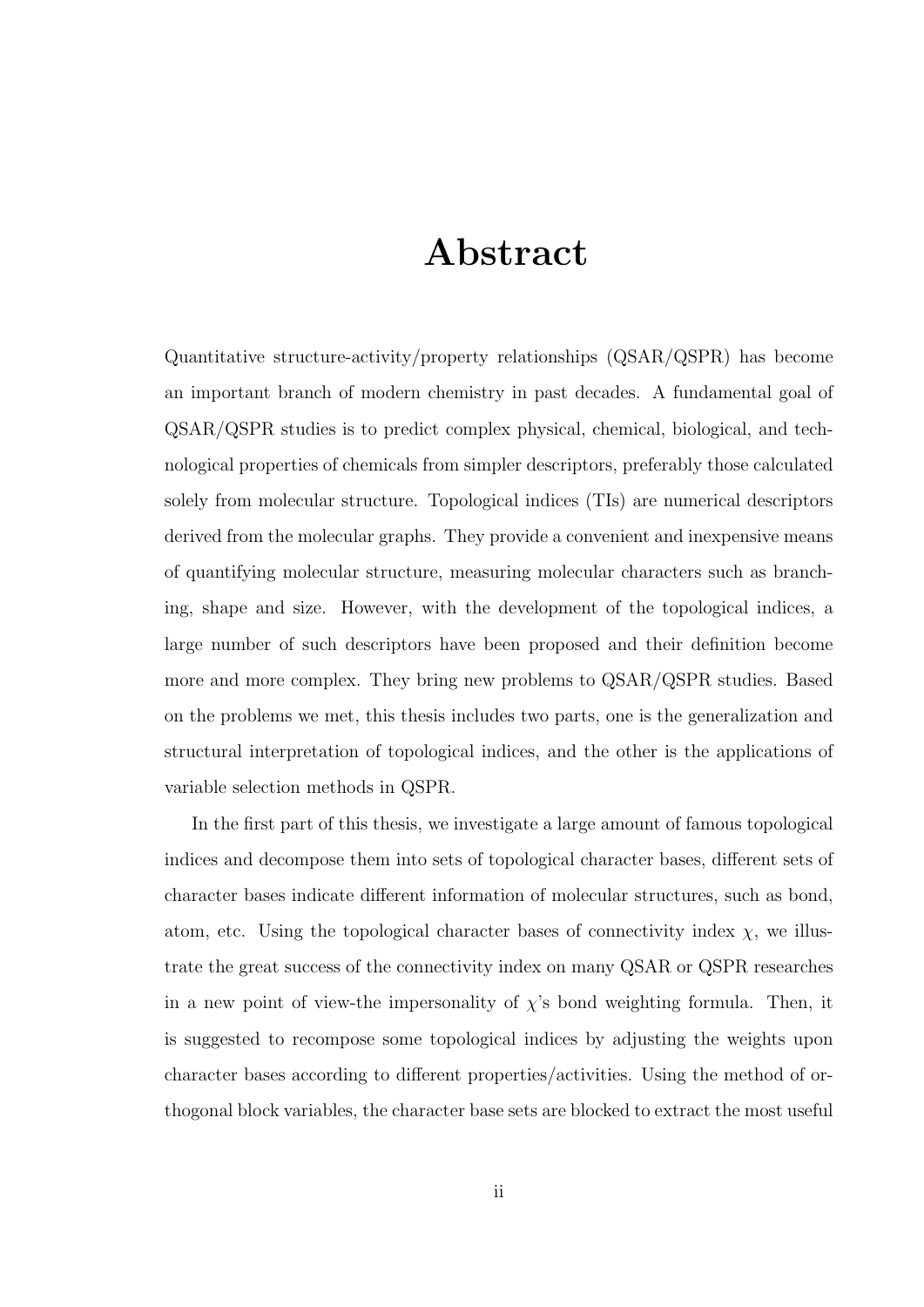information from different information subspaces (constructed by different character bases). The regression of only a few new orthogonal block variables shows large improvements both in fitting and prediction ability of the model.

The second part of my thesis is about the variable selection methods and their applications in QSPR. A new variable selection approach based on smoothly clipped absolute deviation (SCAD) penalized least squares is employed for interpretation and prediction of boiling points (BPs) of 530 alkanes. All the saturated hydrocarbons with carbon numbers from 2 to 10 and 128 common topological indices are taken into account. As a result, only 12 topological indices are selected from 95 pretreated ones but they still present a satisfying fitting and prediction effects. On the other hand, the proposed variable selection method is based on linear models. However, most of the existing relationships in QSPR cannot be described well by simple linear models. In such cases, some non-linear models should be taken into account. In the following part of the thesis, the Kriging method is considered to construct a non-linear model on variables selected by SCAD. The sequential combination of the two methods shows large improvement on the prediction ability when compared with the simple linear regression on the selected variables and the Kriging model on randomly chosen variables.

Keywords: Variable selection, Topological character bases, Block variables, Penalized least squares, Kriging models.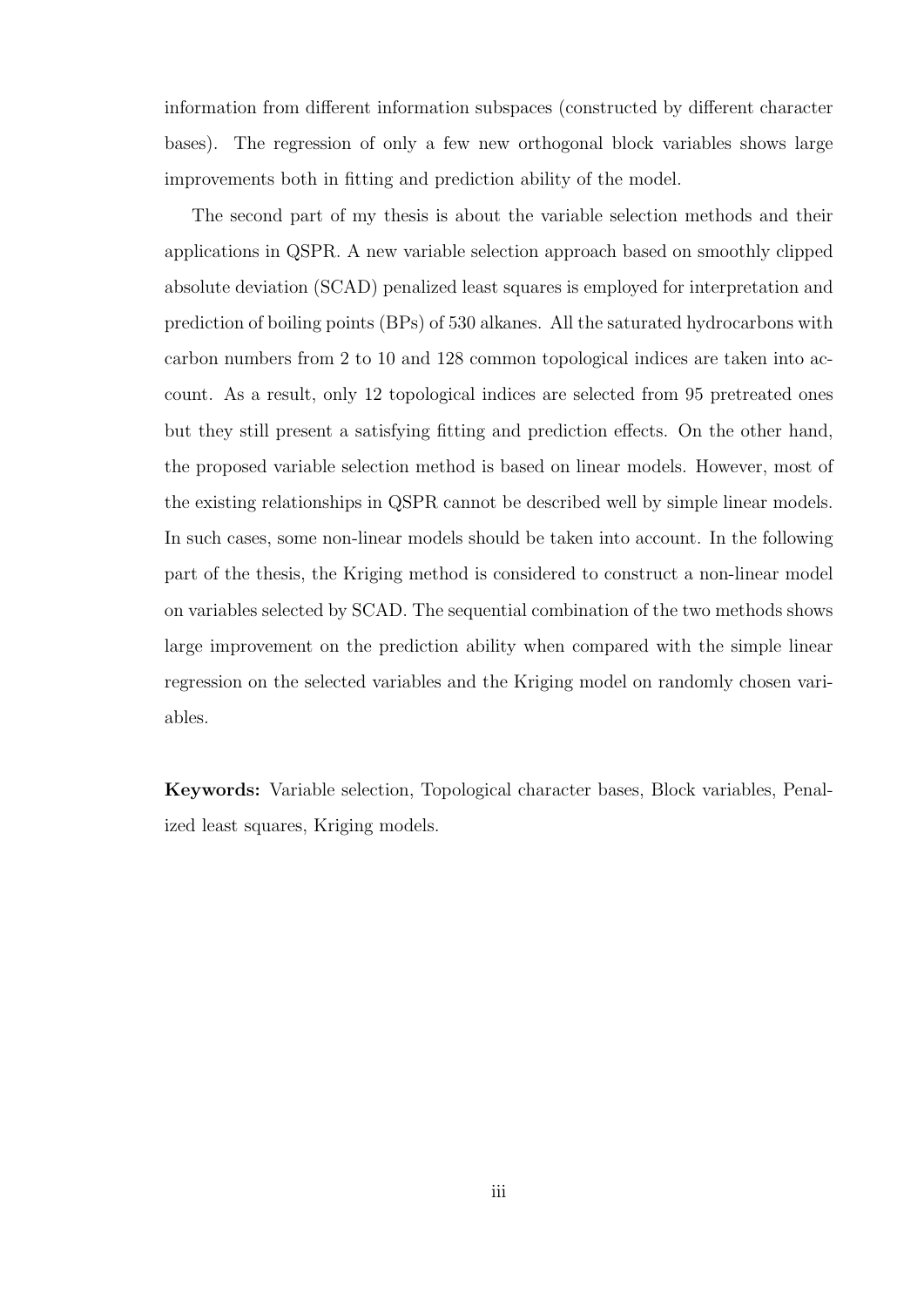# Table of Contents

| Declaration                                                    |       |                                                                       | $\mathbf{i}$   |
|----------------------------------------------------------------|-------|-----------------------------------------------------------------------|----------------|
| Abstract                                                       |       |                                                                       | <i>ii</i>      |
| Acknowledgements                                               |       |                                                                       |                |
| <b>Table of Contents</b>                                       |       |                                                                       | vi             |
| List of Figures                                                |       |                                                                       | viii           |
| List of Tables                                                 |       |                                                                       | ix             |
|                                                                |       | Chapter 1 Introduction and Background                                 | $\mathbf{1}$   |
| 1.1                                                            |       | QSAR/QSPR and Topological Indices                                     | $\overline{2}$ |
|                                                                | 1.1.1 |                                                                       | $\overline{2}$ |
|                                                                | 1.1.2 | Topological Indices and the Graph Theory                              | $\overline{4}$ |
| Variable Selection/Model Selection in Linear Regression<br>1.2 |       |                                                                       | 14             |
|                                                                | 1.2.1 | Criteria for Model Selection and Stepwise Procedures in Linear        |                |
|                                                                |       |                                                                       | 17             |
|                                                                | 1.2.2 | Selecting Variables by Linear Combination and Orthogonalization 28    |                |
|                                                                | 1.2.3 | Penalized Least-squares and Variable Selection                        | 31             |
| 1.3                                                            |       |                                                                       | 33             |
|                                                                |       | Chapter 2 Block Variables of Topological Information Space in QSPR 35 |                |
| 2.1                                                            |       | Impersonality of the Connectivity Index $\chi$                        | 35             |